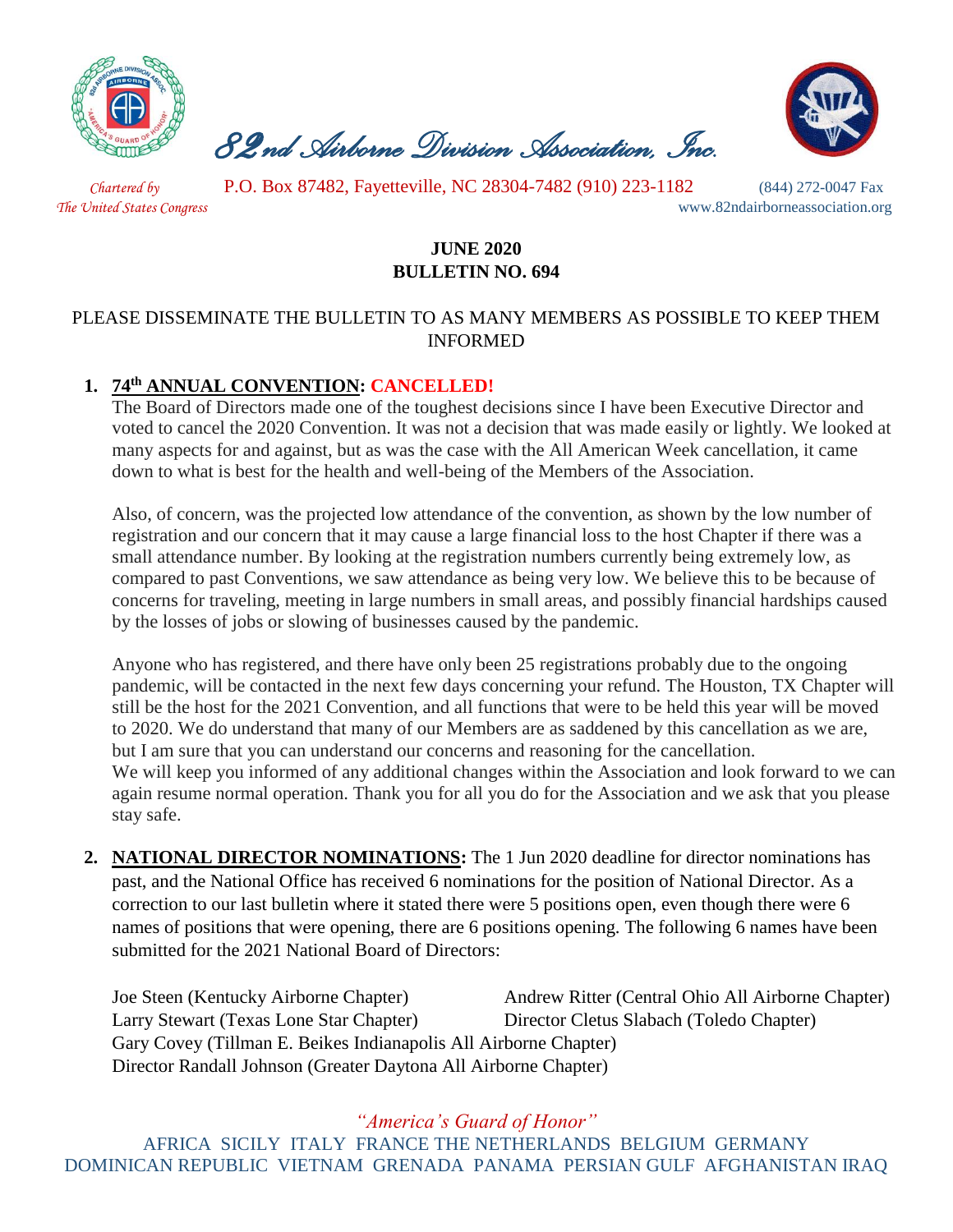



- **3. ASSOCIATION AWARDS COMMITTEE:** The 2020 Awards Committee Chairman is Past President/Director Richard Becker, and he accepted nominations for All American of the Year up to 1 May 2020. Nominations for All American of the Year are now closed. Submissions for the Communications and Public Relations Award can be sent to Past President Richard Becker at [becker@82ndairborneassociation.org,](mailto:becker@82ndairborneassociation.org) and must be received by him by 1 July 2020.
- **4. BOARD OF DIRECTOR AND CHAPTER DELEGATES TO 2020 MEETINGS**: With the cancellation of AAW, the Association conducted our BOD and Delegates' meetings differently this year. The Delegates' Meeting was held on 1 June 2020, and had only 12 attendees. On 2 June 2020, the delegates joined the BOD at their meeting to address the issues raised at the Delegate meeting. The BOD meeting went well and the minutes will be approved by the Association President and then posted to our website.

There will also be a Delegates, Board of Directors, and Membership Meeting in August 2020, via Zoom. These are the meeting normally held during the Annual Convention. There will be further information to follow.

- **5. 2021 ASSOCIATION ALUMNI PUBLICATION:** The Association will be sponsoring a 2021 Alumni book that will begin preparation and sales in June 2020. The book will be similar to the 2016 Alumni book with Members being able to have their entries published in the book free of charge. There will be no charge unless the Member wishes to purchase the book. The collection of Member data and sale of the book will begin on 3 July 2020. There will be an example of the postcard mailed to Members and the email that will be sent to Members posted on the Association website, mailed to the Chapter emails, and posted to the Association Facebook page, so Members can see an example of the official mailings that are going to be sent. There will be more information sent to Chapters and Members as this project moves forward.
- **6.** ASSOCIATION ALL AMERICAN WEEK COIN: The 82<sup>nd</sup> Airborne Division Association coin has



come in and is now being mailed to Members who have preordered the coin. Attached is an example of the coin. Coins are available at the following link: <https://www.82ndairborneassociation.org/shop.html>



Front Back

**7. OPERATION BOURBON:** The 82<sup>nd</sup> Airborne Division Association has designed and sponsored an 82<sup>nd</sup> Airborne Division bourbon bottle. It is now in its final stages and should be available through Boundary Oak Distillery by July 2020. The Association will not be selling the bottle. It will only be available through Boundary Oak Distillery. It is an awesome dedication to the Division and we will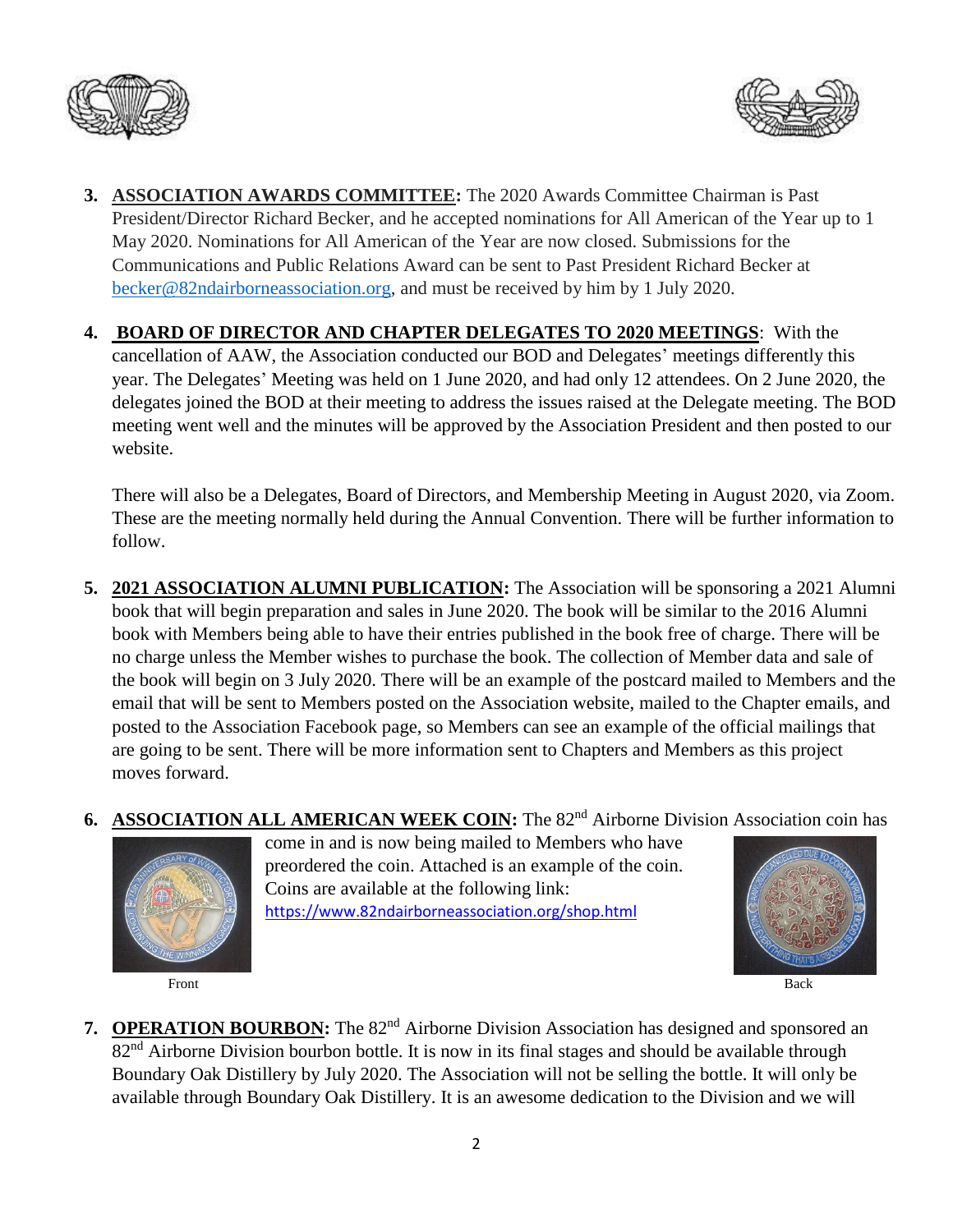



notify Members when it is available. We will also post images of the bottle on our Facebook page with links to how to purchase the bottle. We have seen a lot of interest for the bottle already and we believe when Members actually see the bottle there will be even greater interest. Boundary Oak Distillery also made a bottle for the 3ID in the past and they have stated that there has already been more interest in the 82<sup>nd</sup> Bottle then has ever been shown in the 3ID bottle. Image that. I, for one, am not at all surprised.

#### **8. ATTENDANCE OF NATIONAL OFFICERS: Due to the Corona Virus pandemic until further notice Directors will not be attending any events.**

## **9. PAYMENT OF CHAPTER PORTION OF MEMBERSHIP DUES (CHAPTER REFUNDS):** The

portion of membership dues received directly at the National Office, and are to be paid to the Chapter selected by the member upon registration, as per the Association by-laws, Article II-Membership, Section 1, Paragraph E, Subparagraph 1, Items a-c, for the period July - December 2019, have been sent via mass payment on PayPal. PayPal will send an email to the Chapter email address to notify you of this payment so that you may insure your payment is directed to your Chapter bank account. Any Chapter who has not yet set up their PayPal account must do so within 30 days of receiving the payment or the payment will be returned to the National office account. All monies returned to the National Office account will be held for the Chapter until such time as the Chapter has set up their PayPal account and can receive their payment.

- **10. CURRENT PROJECTS OF THE ASSOCIATION:** This is a list of some of the Projects the Association has approved for working on in 2020:
	- **a. Support for Families of 82nd Airborne Division KIAs, and WIAs:** Provide assistance for the 82<sup>nd</sup> Airborne Division Association Wounded Warrior Fund through direct response to needs of Families immediately following the loss or injury of an  $82<sup>nd</sup>$  Trooper.
	- **b. Recognition of the Jumpmaster, NCO, and Trooper of the Year:** Every year our Association recognizes the accomplishments of the 82<sup>nd</sup> Airborne Divisions Jumpmaster, Non-Commissioned Officer, and Trooper of the Year at our annual dinner during All American Week (AAW). On the final evening of AAW, the Leadership and Troopers of the  $82<sup>nd</sup>$  Airborne Division join the  $82<sup>nd</sup>$ Airborne Division Association Members as we present these outstanding Troopers with awards to recognize their accomplishments (accomplished through Association and corporate donations). Due to the cancellation of All American Week, we are working with Division for another time and method to recognize the accomplishments of the 82nd Airborne Division's Jumpmaster, Non-Commissioned Officer and Trooper of the Year.
	- **c. Support for deployed Troopers of the 82nd Airborne Division:** Currently supporting redeployed Troopers placed in quarantine at Ft Bragg by arranging liquid refreshments to the Troops. Our Association stands ready to provide support to our Deployed Troopers as they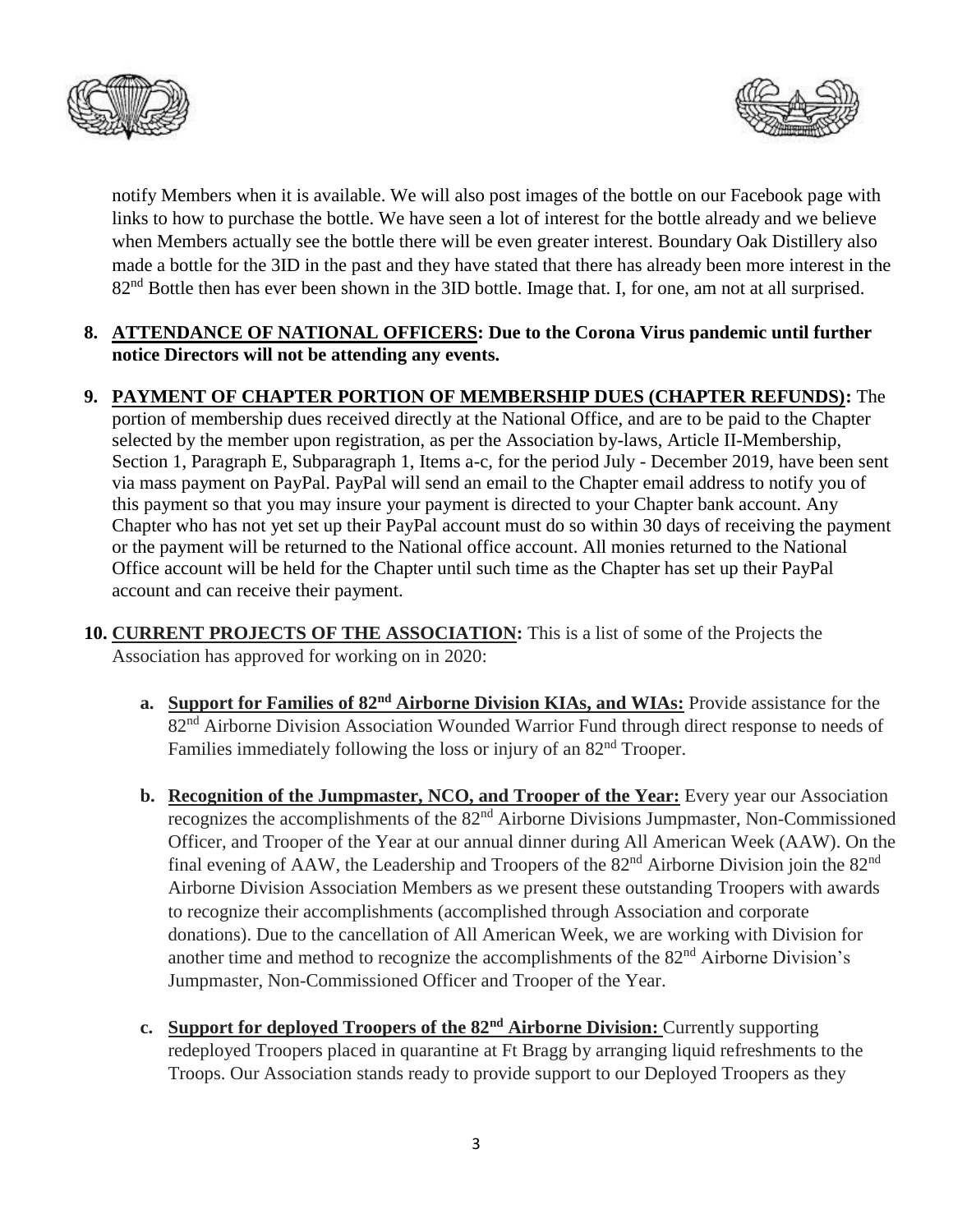



protect our Nation. The more donations we receive, the more we can do to support our Troopers while they are deployed. Help us to show these Troopers our gratitude for their sacrifices.

## **d. 3 rd Annual All American Adventure 2020: (POSTPONED DUE TO CORONA VIRUS)**



Plan is to send twenty 82nd Airborne Division Troopers on a 4-day resiliency trip to the Catskill Mountains for fishing, hiking, biking and numerous other activities. Aimed at helping Troopers in reintegration after deployment, this project uses donations from Association Members and Chapters, and Corporate sponsorship to accomplish this project. This trip will take place in June 2020, provided we are able to secure funding for our Troopers. Help us in providing an avenue to

assist our 82<sup>nd</sup> Troopers in their resiliency during their redeployment process.

**e. Holiday Troop Support 2020:** This year will be our 5<sup>th</sup> Annual "Holiday Troop Support" and we will again provide over 1000 meals to young Troopers and their Families over the Thanksgiving and Holiday Season to insure the Families of young 82nd Troopers have bountiful Holiday meals over the Holiday Season.



- **11. DONATIONS TO GENERAL FUND:** We are asking for help from our Members in working through the cancellation of our Association events. These cancellations will cause the Association the loss of fund-raising opportunities, and we are asking for your help, through donations, in making up for these losses. Please donate any amount to insure we have the funding to continue our Association projects next year. We need your help. If we are expecting the Association to do more to help the Troopers of the 82<sup>nd</sup> Airborne Division it will take your help. If you think that someone else will do it, you're wrong. Hardly anyone within the Association is supporting our mission. With a Membership of over 35,000 Members, we receive less than 100 donations annually from our Members. This is sad. We do appreciate those great All Americans that support us annually, but we need more Membership to support. With 35,000 members we should be able to do so much more for our Troopers with even \$5 donations from our Members. We must stop the "why I don't give" excuses, and look at all the projects the Association does and ask "why wouldn't I support our Troopers". Time to act now. We need your help. Please step up and support with anything you can.
- **12. ASSOCIATION 501(c)3 STATUS:** The Association is continuing to contact the IRS for the status of the Chapter 501(c)3 status, but have not received word of the determination yet. We will notify Chapters as soon as we receive any information on the status.
- **13. ONLINE SUPPORT DOCUMENTS:** The National office has posted documents on our webpage in the Quick Links / Forms & Resources folder on our website to assist the Chapters. These include forms for Chapter Continuity and Chapter Startup. Please look over these forms and use them as needed.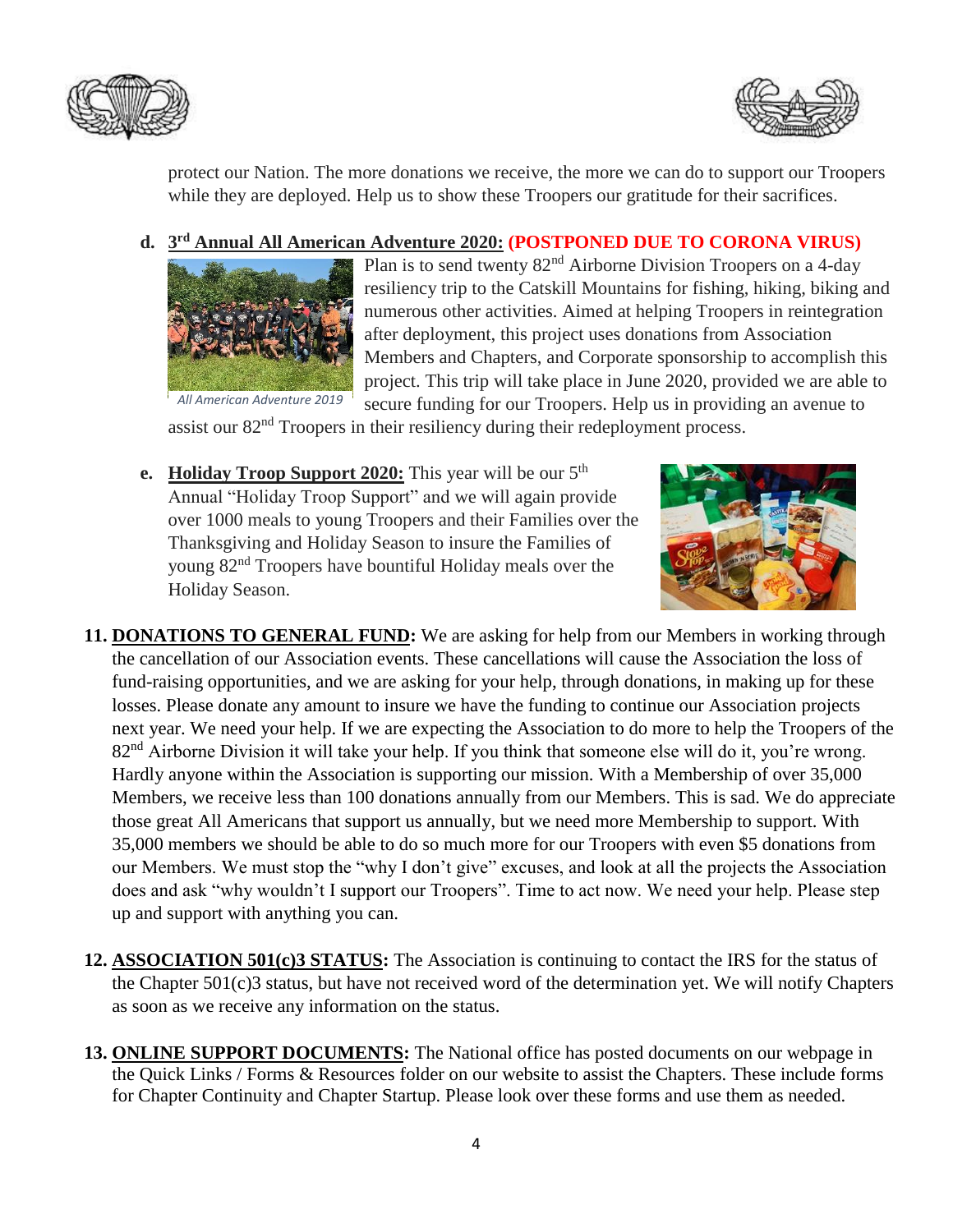



**14. 2019 CHAPTER FINANCIAL STATEMENTS:** The completed 2019 Chapter Financial Statements, which are required to be furnished by all Association Chapters for inclusion in the Association Group Federal Income Tax Return, were due by **10 May 2020 due to the IRS change in Tax submission dates**. The statements were emailed to your Chapter email address, between 22-23 January 2020, and must be completed and returned to the National Office by **10 MAY 2020**. There are still Chapters that have not sent their statements to the National Office. Please do so IMMEDIATELY. If you do not allow the National Office to file your tax return with our Group Income Tax Return, the Chapter will have to file their Tax Return separately, at the cost of the Chapter. If your Chapter files separately, you must notify the National Office on Chapter letterhead signed by the Chapter Chairman, stating that the Chapter has filed their taxes separately from the Association. The following chapters have submitted their Financial Report for 2019 – Thank you:

| <b>Badger State</b>               | Central Ohio AA              | Central Pennsylvania        |
|-----------------------------------|------------------------------|-----------------------------|
| Don Lassen/Atlanta AA             | Evergreen State              | James Etherton-Detroit      |
| Kentucky Airborne                 | North Central Florida AA     | North Jersey                |
| North Texas                       | Northeastern Pennsylvania    | Oklahoma AA                 |
| San Joaquin Valley                | Tampa Bay AA                 | Tillman Beikes-Indianapolis |
| <b>Washington DC</b>              | St. Michael's AA             | <b>1SG Leonard Funk MOH</b> |
| Chicago                           | <b>CPL Edward Slavin</b>     | Greater Daytona AA          |
| <b>Hampton Roads All Services</b> | Low Country AA               | Lozado-Rubio-Conde PR       |
| Rocky Mountain                    | <b>South Texas</b>           | <b>Texas Lone Star</b>      |
| <b>Greater Hartford</b>           | <b>Central New York</b>      | <b>COL Reuben H Tucker</b>  |
| Dan Campbell AA                   | Gateway                      | John Towle-MOH Cleveland    |
| Lehigh Valley                     | Lew Millet MOH               | <b>LTG James Gavin</b>      |
| Mid-America                       | New York                     | Niagara Frontier            |
| Northern Michigan AA              | Cohort                       | <b>Rocky Mountain</b>       |
| Acadiana                          | Akron                        | Greater Rochester NY AA     |
| John Steele                       | San Diego AA                 | <b>SGT Pusateri AA</b>      |
| Southern Arizona                  | Southern Wisconsin           | Virginia State              |
| <b>Vulcan Chapter</b>             | Ben Vandervoort/Savannah/HHI | <b>GEN Via AA Signal</b>    |
| Walter Hughes/TriState/Mid-Hudson |                              |                             |

- **15. ASSOCIATION SUSPENSES/DEADLINES:** Please note the following Association deadlines (all information should be sent to the Executive Director, unless otherwise noted):
	- **a. 10 May 2020-** Chapter Financial Report due
	- **b. 31 April 2020-** 2019 Chapter report and 2020 Chapter Officers and Schedule due (Suspense date extended)
	- **c. 1 July 2020** Communication & Public Relations Award Program entries must comply with the Communications and Public Awards Program SOP and are due 1 July 2020 to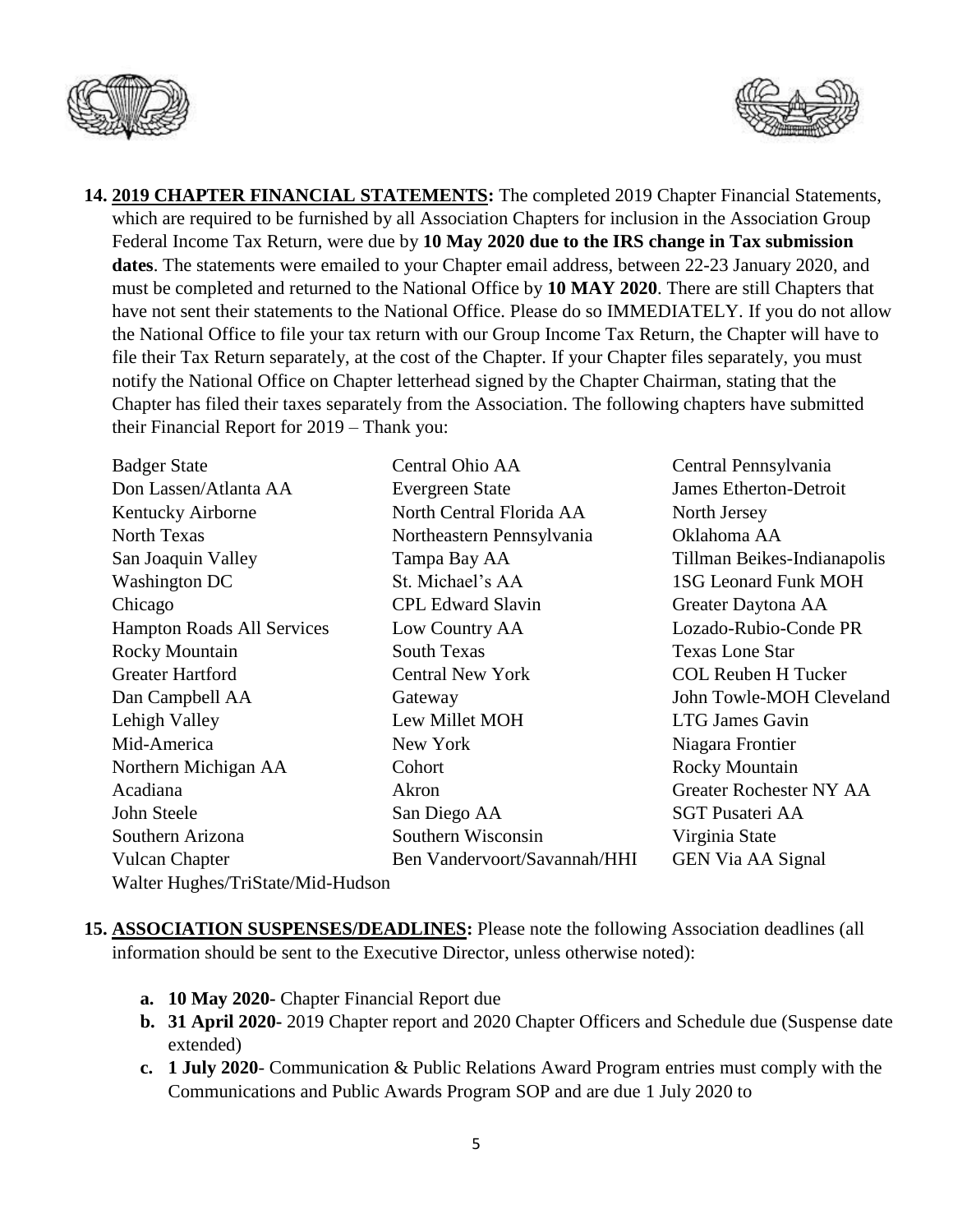



Chairman/Director Richard Becker. Nominations can be sent to the National office and will be forwarded to Director Becker.

- 16. 82d AIRBORNE ASSOCIATION USAA CREDIT CARD: Check out the 82<sup>nd</sup> Airborne Division Association's co-branded cards. These cards display a Paratrooper under the silk on the front. It's a very nice card to have. To get a co-branded Association card, please call 855-755-8263 or go to [www.usaa.com/82nd](http://www.usaa.com/82nd) . If you use a credit card, please choose the card that supports the Association.
- **17. E-NEWS BULLETIN:** *Get Army and Airborne related news directly to your emails!* Members who insure they shared their email address with the Association will receive our E-news bulletin which contains informative articles about the 82nd Airborne Division, the Airborne community, the Military, Veterans issues, and even Association related articles, and links to our Bulletins, the Paraglide Magazine, and Fliers and Registration forms for Association Event. If you are not receiving the E-news bulletin to your email just send us your email address and we will add you to the list. Although we have had requests, we are only offering this benefit to our Association members. Sign up today and keep up to date on Airborne issues!
- **18. WITHIN THE DIVISION AND FORT BRAGG:** Please visit the following 82d Airborne Division websites to find out what is happening within the Division and sign up for our E-News bulletin: <http://www.dvidshub.net/image> and [http://www.bragg.army.mil/82nd/pages/default.aspx.](http://www.bragg.army.mil/82ND/Pages/default.aspx) Also, don't forget to check out the Division's Facebook page<https://www.facebook.com/82ndAirborneDivision>
- **19. ASSOCIATION UPCOMING EVENTS:** *Support our Chapters!* Please announce the following upcoming regional events at Chapter meetings, via the Chapter newsletter and website. Registration and information on these events were published in the Paraglide and/or on the Association's website at the following link [www.82ndairborneassociation.org/events.html.](http://www.82ndairborneassociation.org/events.html) If you would like to have the Association President or Executive Director attend your event, please send an invitation to the National office in enough time for us to plan and we will do our best to attend.
	- **a.** 2020 Airborne Awards Festival, 22-25 April 2020 **(POSTPONED DUE TO CORONA VIRUS)** in Columbus, GA is hosted by the Don Lassen/Atlanta All Airborne Chapter. The host hotel is the Hilton DoubleTree, 5351 Sidney Simons Blvd, Columbus, GA. Hotel Reservations are 706-327-6868. The POC is Maggie Peppers at 410-300-8902. For more information, go to [www.82nd-atlanta.com](file:///C:/Users/lbauer626/AppData/Roaming/com.wd.WDMyCloud/Local%20Store/www.82nd-atlanta.com)
	- **b.** 2021 Sun City "All Airborne" Fiesta VIII, 30 June 4 July 2021 in El Paso, TX is hosted by the Benavidez-Patterson "All Airborne" Chapter. The host hotel is Doubletree Hotel by Hilton, 600 N. El Paso Street, El Paso, TX 79901. Hotel reservations 800-445-8667, reservation code ADA.. The POC is John Ceballos, 2608 Fort Blvd, El Paso, TX 79930-2116. For more information, go to<https://www.bp82eptx.org/>**The 2020 Event has been postponed due to the corona virus. These are the new dates!**
- 20. 6th ANNUAL ASSOCIATION 50/50 RAFFLE: The raffle will be held this year. Let's make our 6<sup>th</sup> Annual 50/50 Raffle even more successful than the previous years. The drawing will be held on